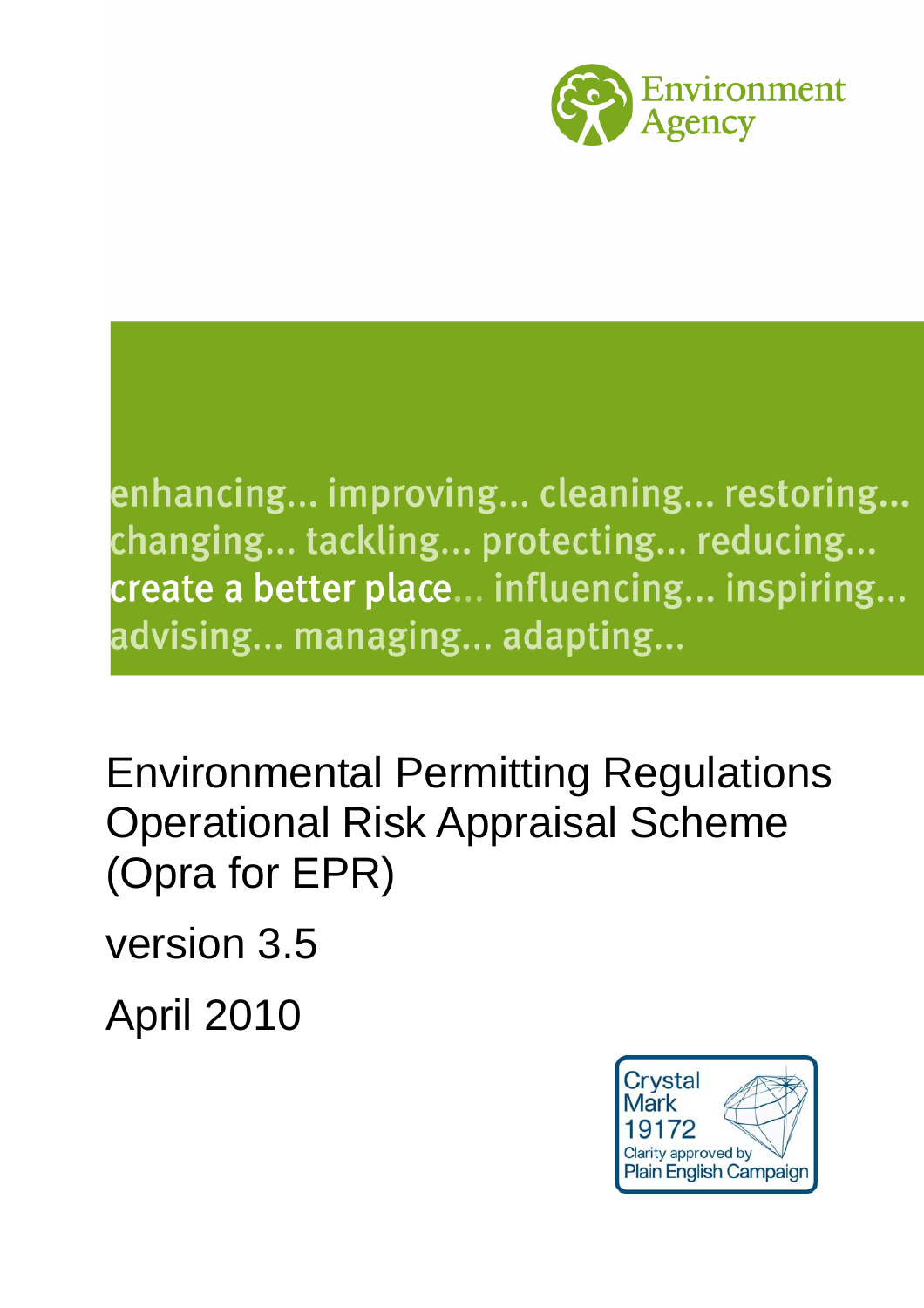We are the Environment Agency. It's our job to look after your environment and make it a better place, for you and for future generations.

Your environment is the air you breathe, the water you drink and the ground you walk on. We are making your environment cleaner and healthier by working with businesses, the Government and society as a whole.

The Environment Agency – making your environment a better place.

Published by: Environment Agency Rio House Waterside Drive Aztec West Almondsbury Bristol BS32 4UD.

Phone: 08708 506506 Email: enquiries@environment-agency.gov.uk Website: [www.environment-agency.gov.uk](http://www.environment-agency.gov.uk/)

© Environment Agency 2010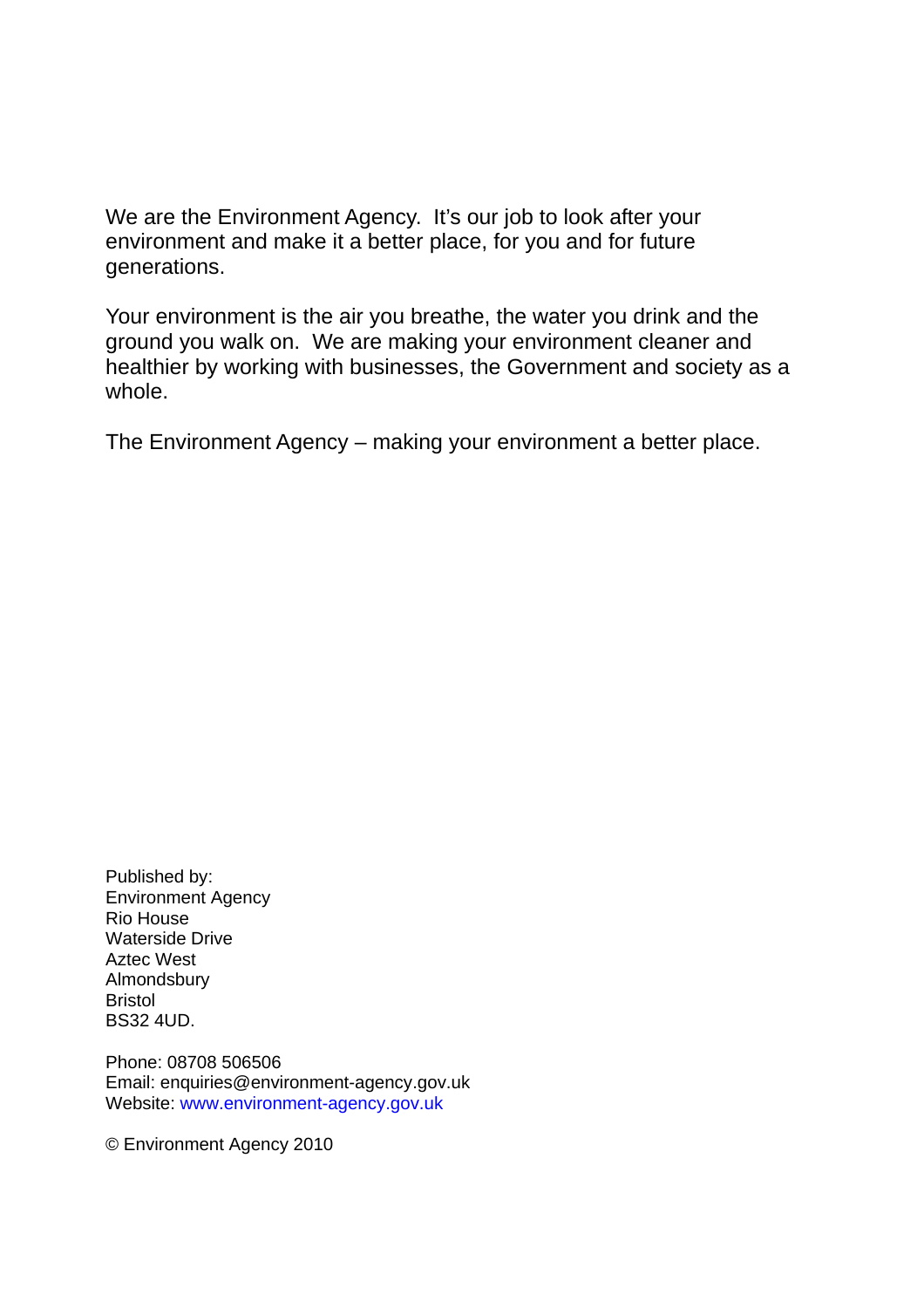# **Introduction**

To make sure that we look after the environment we need to be able to put more of our effort into the higher-risk activities and poor performers. Operational risk appraisal (Opra) is a way of assessing risk that helps us do this. We use it to:

- help us plan how to use our resources;
- report on how the activities we regulate are performing; and
- work out charges.

The activities covered by this document are installations, waste operations, mining waste operations, non-nuclear RSR (Radioactive Substance Regulation), groundwater activities and mobile plant. The types of activity are defined in the Environmental Permitting Regulations 2010.

#### How to use this document

This document gives you an overview of our Opra scheme from April 2010.

It replaces the Environmental Permitting Regulations Operational Risk Appraisal Scheme (Opra for EPR), version 3.4, published in April 2009.

You should use this document to understand how Opra works and to find which documents you need to help you apply for a permit, variation (change to your permit), transfer (to another operator), surrender (giving up part or all of your permit) or landfill closure. You should read the 'Environmental Permitting Charging Scheme and Guidance 2010/11' for information about different permit levels, known as tiers, that apply to your activities, and for charging details, including any advertising fees that may apply.

#### Related documents

Together the following documents all relate to our Opra scheme and the links to charges. The document you are currently reading is highlighted in **bold**. There may be other documents in the list that will help you find the type of permit you need and to work out your Opra-banded profile (see page 3) and related charges.

#### **Environmental Permitting Regulations Operations Risk Appraisal Scheme (Opra for EPR) version 3.5**

Annex A Opra scheme for installations How to complete an Opra spreadsheet for Installations Annex B Opra scheme for waste facilities How to complete an Opra spreadsheet for waste facilities Annex C Opra scheme for mining waste operations How to complete an Opra spreadsheet for mining waste operations Annex D Opra for permits with fixed charges

Environmental Permitting (EP) Charging Scheme and Guidance 2010/11

All these documents are available on our website or by calling our general enquiry line on 08708 506 506.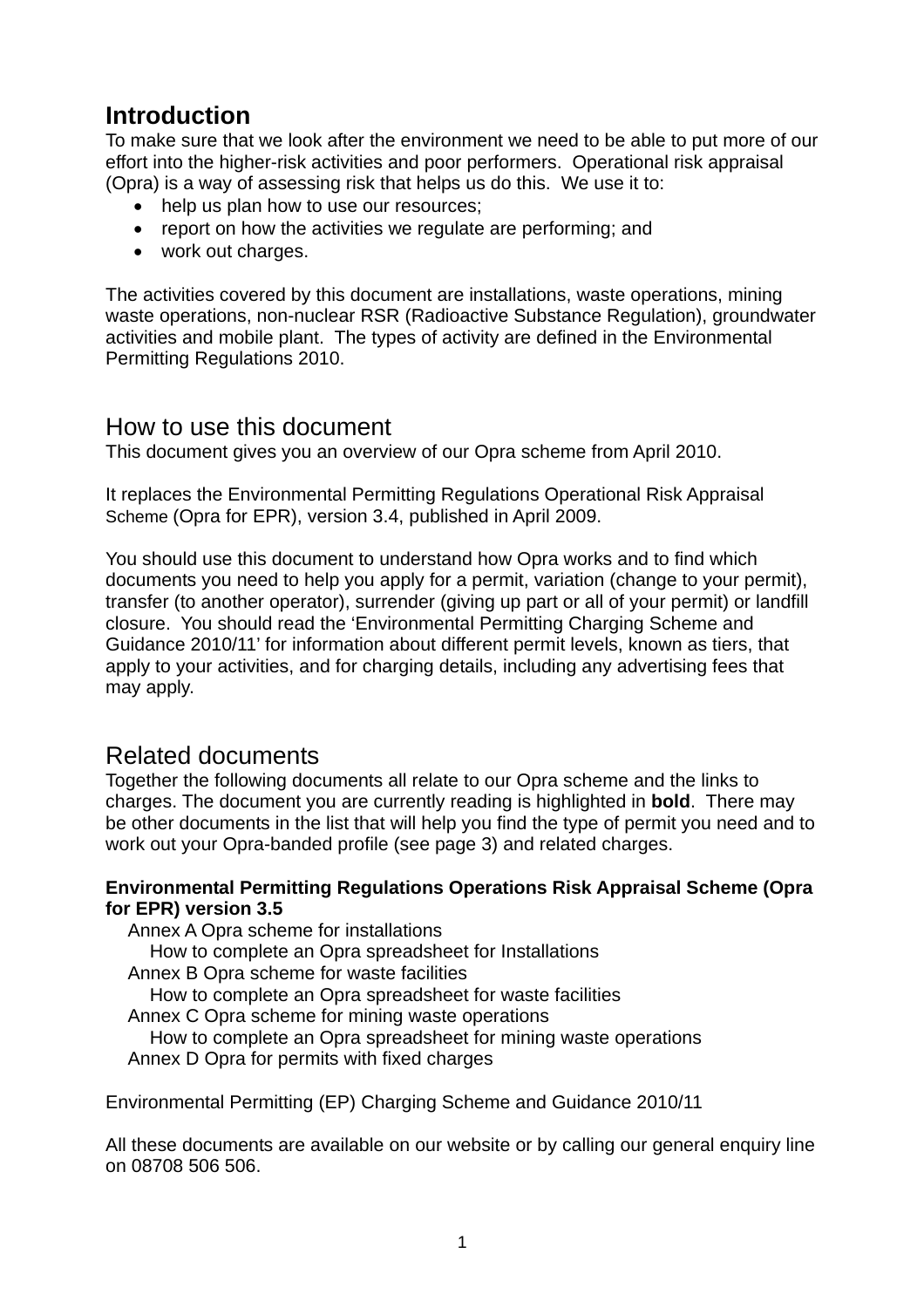# **About Opra**

Opra gives us a consistent way to assess the environmental risk of running your activity.

Our approach to authorising activities under the Environmental Permitting Regulations has three tiers.

**Tier-1** – These are registrations for the simplest activities. We don't decide if you can carry out the activity or not. But you must tell us when you do these activities and you may have to pay a registration charge. The Opra-banded profile scoring system doesn't apply to registrations.

**Tier-2** – These are for activities where we make a decision whether or not to grant the permit. We use risk-based bands to work out which activities come into tier-2. These types of permit are shown in the 'EP charging scheme and guidance 2010/2011'. Tier-2 activities have fixed charges when you apply for a permit, vary one, transfer a permit or surrender one. We may use the 'compliance rating attribute' of Opra (described on page 3) to adjust the yearly subsistence charges for a permit after it's been issued depending on how well you meet the rules in your permit. You can find more information in 'Annex D Opra for permits with fixed charges'.

**Tier-3** - These are for the most complicated activities we regulate. These permits take account of specific local issues and the activities carried out on site. Permit conditions can be non-standard and are written specifically for each activity. Tier-3 permits use the full Opra assessment based on five points, known as attributes, described below. We give each attribute one or more lettered bands. These bands give you what we call an Opra-banded profile.

A permit can cover more than one activity. An individual permit can cover activities in more than one tier.

You can find details of how to use Opra in the annex specific to your activities.

- Annex A Opra scheme for installations
- Annex B Opra scheme for waste facilities
- Annex C Opra scheme for mining waste operations
- Annex D Opra for permits with fixed charges

We've written spreadsheets and guides to the spreadsheets to help you work out your Opra-banded profile as you provide information and answer relevant questions. You can download these from our website. The spreadsheets are for:

- installations;
- waste facilities; and
- mining waste operations.

For sites with activities in more than one of the annexes mentioned above, you should see the section below about group activities (page 5) and use this document and the relevant annexes.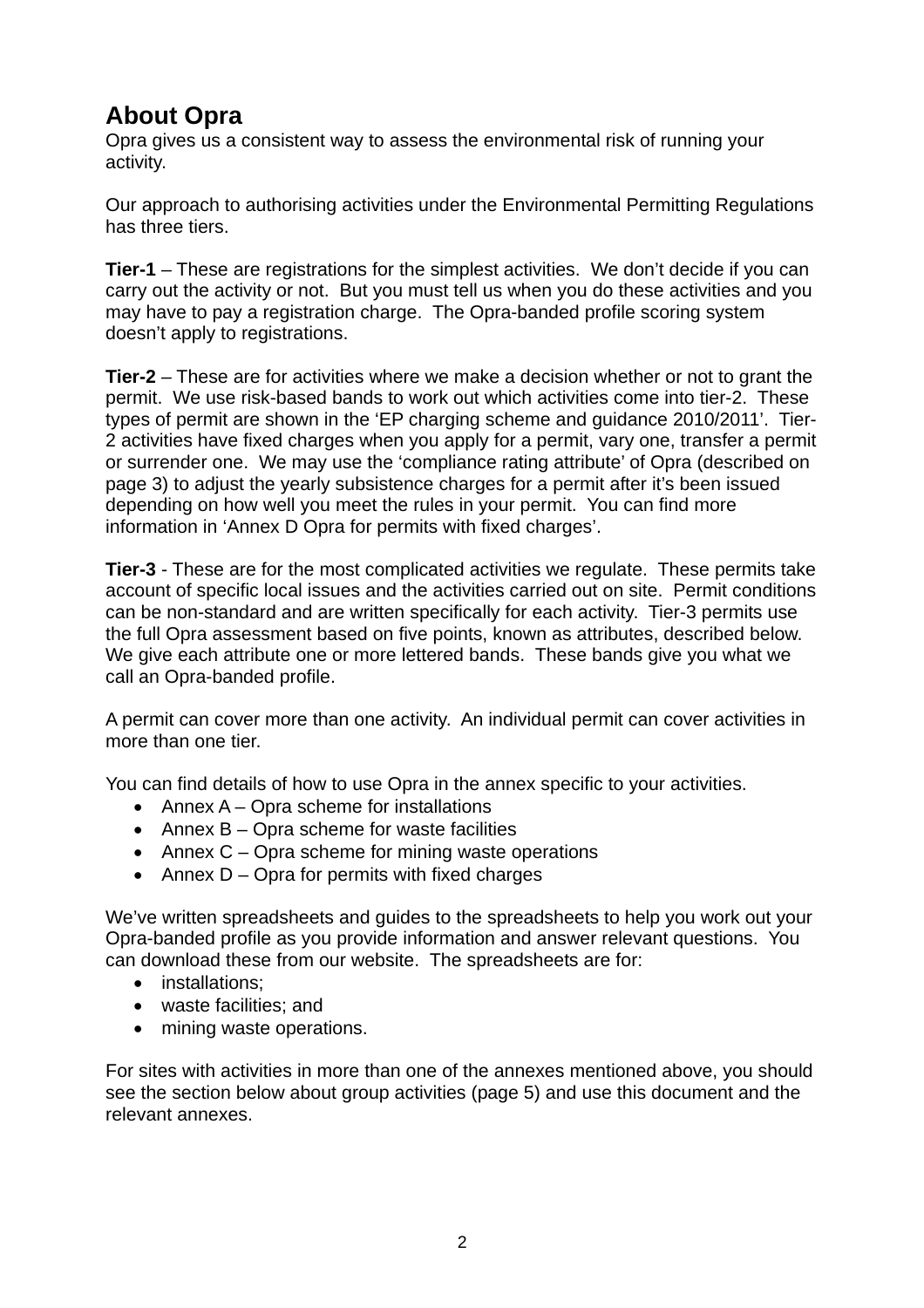# **Tier-3 Opra attributes explained**

We've written some questions linked to the five attributes. Your answers to these questions will provide an environmental risk assessment for your activities. This will then convert to your Opra-banded profile.

The information and answers for each attribute will give you a band rating from A to E, or A to F for compliance rating. An 'A' rating means you need less 'regulatory effort' from us, while 'E' or 'F' means you need more regulatory effort because of the increased environmental risk of your activities and to help you keep to the rules of your permit. Regulatory effort means the work we do to assess how well you meet the rules, known as 'conditions', in your permit. This can include visits to your site to give advice or to assess how you are doing, checking information against your permit or auditing your management system.

The five 'attributes' are shown below.

**1 Complexity** - the type of activities covered by your permit. This attribute looks at:

- what you do and what hazardous materials you have at your site;
- what you release or could release into the environment; and
- the work we need to do to make sure you are keeping to the rules of your permit and to keep public confidence.

**2 Emissions and inputs** - the amounts you are allowed to put into and release from an activity. This attribute looks at:

- releases to air:
- releases to water:
- releases to land;
- waste coming onto site; and
- waste being transferred off site.

**3 Location** - the state of the environment around your site. This attribute looks at:

- how far your site is from where people live, work and play;
- how far your site is from areas that have been given special legal protection, for example Sites of Special Scientific Interest;
- what surface and ground waters are near to you and if your site could be flooded;
- the potential for a direct release to water and what you have in place to stop it; and
- if your site is in an area your local council is targeting to improve air quality.

**4 Operator performance** - your management systems and enforcement history. This attribute has two parts:

- the management systems and procedures you use to help you keep to the rules of your permit; and
- recent formal enforcement action taken at your site by regulatory organisations.

#### **5 Compliance rating** - how well you keep to the rules of your permit. Using our compliance classification scheme (CCS), this attribute looks at:

- whether you have kept to the rules of your permit;
- what could have happened to the environment if you failed to keep to the rules of your permit; and
- work we need to do to deal with you breaking the rules of your permit.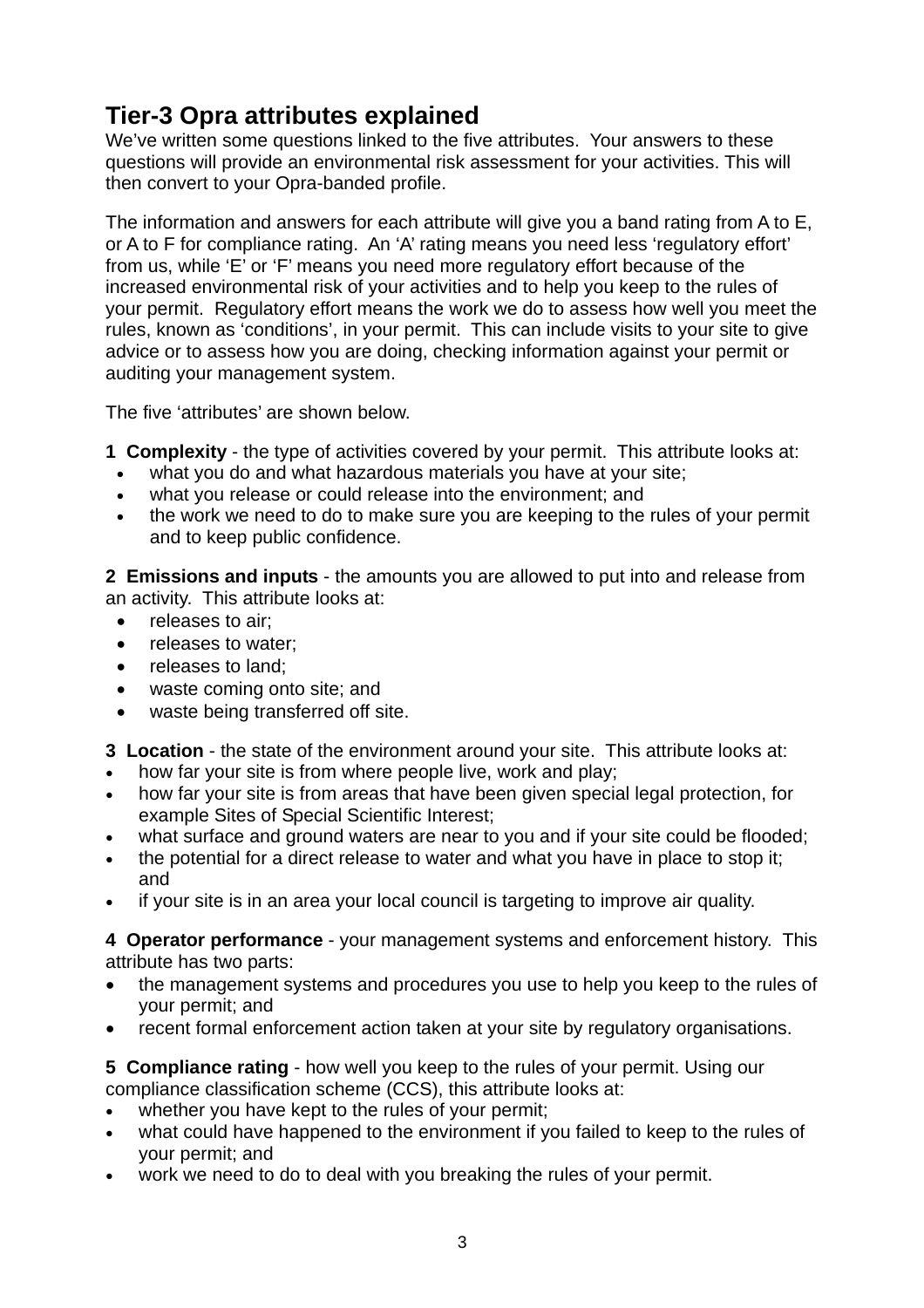We work out the compliance rating using the total CCS points for each calendar year. January to December. The compliance rating adjusts the yearly subsistence charge for most tier-2 and 3 permits. You can find details of the adjustments for each band in the 'EP Charging Scheme and Guidance 2010/2011'.

### Working out your tier-3 Opra-banded profile

You only need to produce an Opra-banded profile if you have a tier-3 permit. The easiest way to complete the profile is to download the relevant spreadsheet from our website at [www.environment-agency.gov.uk/opra](http://www.environment-agency.gov.uk/opra), fill it in and return it to us.

Also on our website, you can read the guides on filling in the Opra spreadsheets for installations, waste facilities and mining waste operations.

Or, you can provide a paper-based version of the profile using the tables in the annexes to this document.

## Tier-3 Opra and permit application

#### **Apply online – it's quicker and more accurate**

To find out more about the different types of permit for installations, waste facilities and mining waste operations, go to our website at

[www.environment-agency.gov.uk/business/topics/permitting](http://www.environment-agency.gov.uk/business/topics/permitting) and follow the 'Do you require an Environmental Permit?' link to help you decide which type of permit you need.

To apply for a permit or to vary (change the details of) or surrender (give up) a permit, you should:

- check the type of permit you need to apply for and look at the information on our website;
- ask us for advice if you would like help before you apply;
- use the relevant Opra scheme annexes for your type of activity to help you work out your Opra-banded profile;
- fill in an application form for your permit:
- check the charge relevant to your application in the EP Charging Scheme and Guidance; and
- send your application form, any technical documents listed for your type of application and your payment to us at the address on the application form.

When we consider your application, we will review the information you send and the assessment of your environmental risk. We'll speak to you about any mistakes or missing information before we confirm what your Opra-banded profile is. We'll let you know your Opra-banded profile and your yearly subsistence charges once we've given you your permit.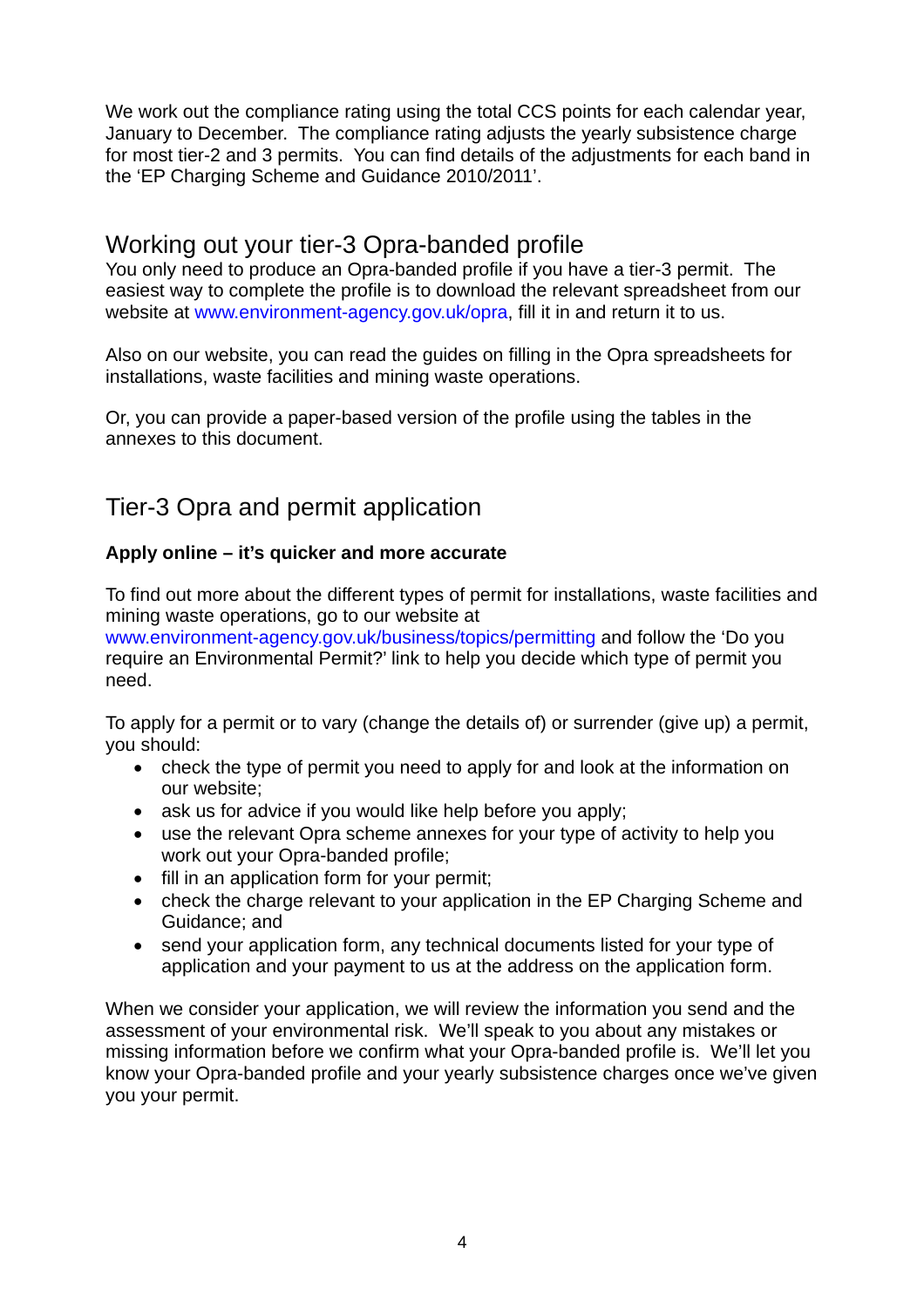## Updating your tier-3 Opra-banded profile

We'll normally review your Opra-banded profile once a year. We also review it when:

- you transfer your permit (fully or partially) to a new operator;
- we vary your permit; or
- we accept an application to give up part of (partially surrender) your permit.

### Groups of activities

For some installations and waste facilities, there may be more than one activity covered by a single permit. For example, an organic chemical manufacturer might have a number of installations at one site which are all covered by one permit. In these cases, we have introduced the terms 'installation group' and 'waste facility group'.

These are described as follows.

- Installation group the installation or installations on the application or permit.
- Waste facility group the waste facility or facilities on the application or permit.

There are no mining waste operation groups.

You may be able to apply for a permit which includes, for example, an installation group, a waste facility group and a mining waste operation. In this case, you need to work out a separate Opra-banded profile for the installation group, the waste facility group and the mining waste operation.

We have included information to help you work out an Opra-banded profile for an installation group or waste facility group in the annexes to this scheme.

## Combined tier-2 and 3 activity permits

You can find the charges for permit applications or variations where the activities covered by the permit include both tier-2 and 3 activities in the EP Charging Scheme and Guidance 2010/11.

## If you are unhappy with your Tier-3 Opra-banded profile

If you think your Opra-banded profile is wrong, contact your local Environment Agency officer. You can ask us to change your Opra-banded profile at any time, and we will change it if it's wrong. We will not change the profile to cover temporary changes to your operational practices.

If you can't sort out a profile issue with your local officer, you can discuss the matter with the officer's line manager or the area environment manager.

If you still can't sort the issue out, you can take your complaint through our official complaints and commendations procedure. To learn about our customer charter and how to make a complaint, please go to

www.environment-agency.gov.uk/aboutus/customercharter. You can also phone our general enquiry line on 08708 506 506 (Monday to Friday, 8am to 6pm) and ask for the Customer Contact Team.